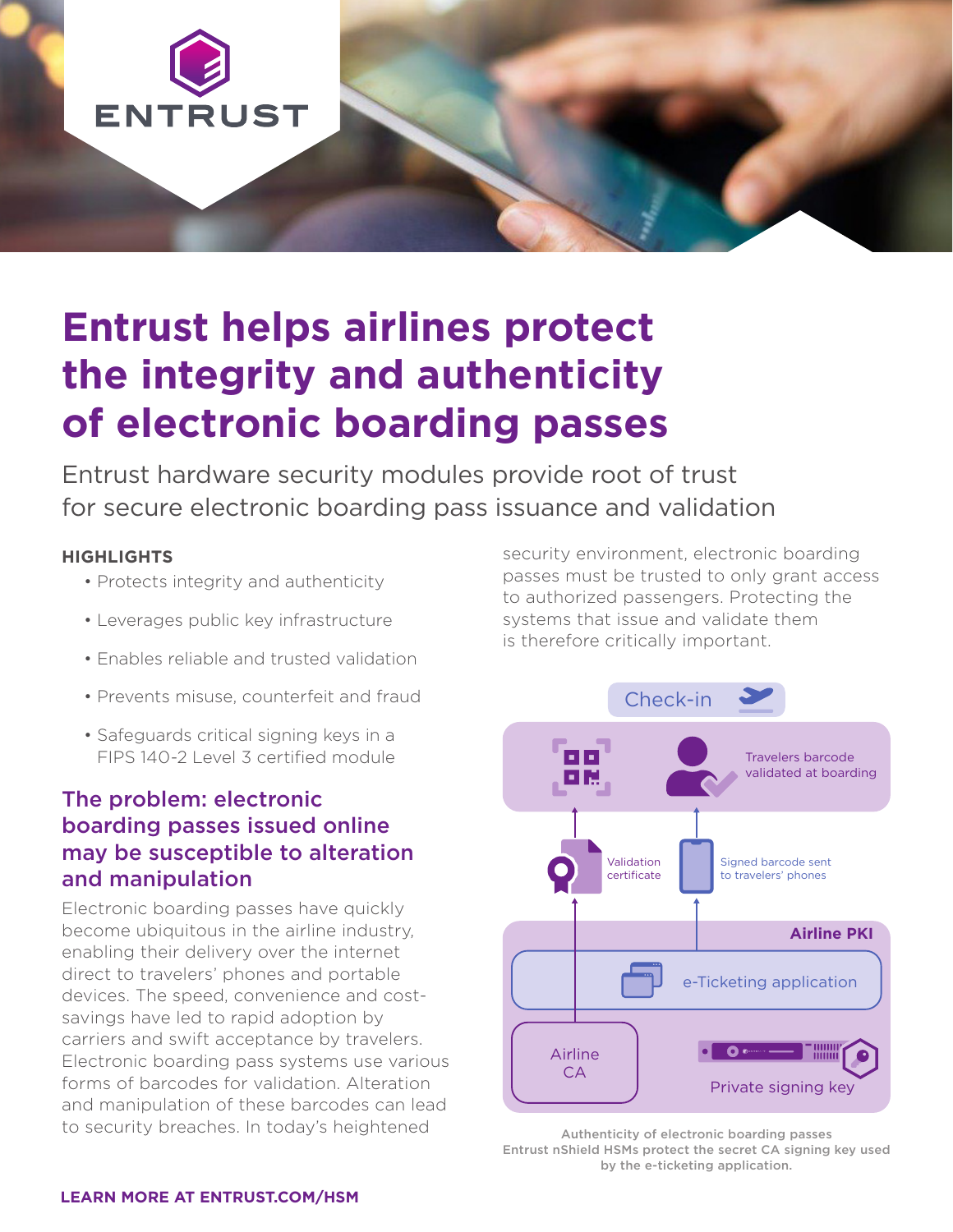### The challenge: ensuring you can trust your system to protect electronic boarding passes

The integrity and authenticity of an electronic boarding pass is validated by checking the digital signature of the barcode they use. A digitally signed barcode protects against forgery and enables validation upon check-in. Carriers use private signing keys to sign barcodes and issue associated public certificates from a public key infrastructure (PKI) for their validation. The degree to which carriers can trust their PKI depends on the protection afforded to the root and issuing CA private signing keys. The private signing keys underpin the security of the entire system, and properly safeguarding and managing them is essential.

## The solution: Entrust delivers high performance and enhanced security for PKI-enabled e-ticketing applications

The risk of boarding pass forgery can have severe effects on air safety. Today, the easiest way to issue a non-authentic boarding pass is if the carrier's private signing key is compromised. Best practices recommend the protection of private signing keys in specialized hardened devices or hardware security modules (HSMs). HSMs not only safeguard private signing keys within a protected environment, but they also let carriers set specific access control policies so they are only used for their authorized purpose.

Entrust nShield® HSMs are certified to Federal Information Processing Standard (FIPS) 140-2 level 3, which is the most widely adopted security benchmark for cryptographic solutions in government and commercial enterprises. Entrust's Professional Services offers expert advice and assistance in PKI deployment and key management to help establish an efficient, cost-effective, and secure electronic boarding pass system. Other corporate applications where the organizational PKI can be leveraged include personnel identity management and device credentialing to ensure adherence to corporate security guidelines. Whether requiring assistance in deploying a new PKI, rolling out applications that need the services of an existing PKI, or just needing the hardware to protect the critical private signing keys, Entrust can help.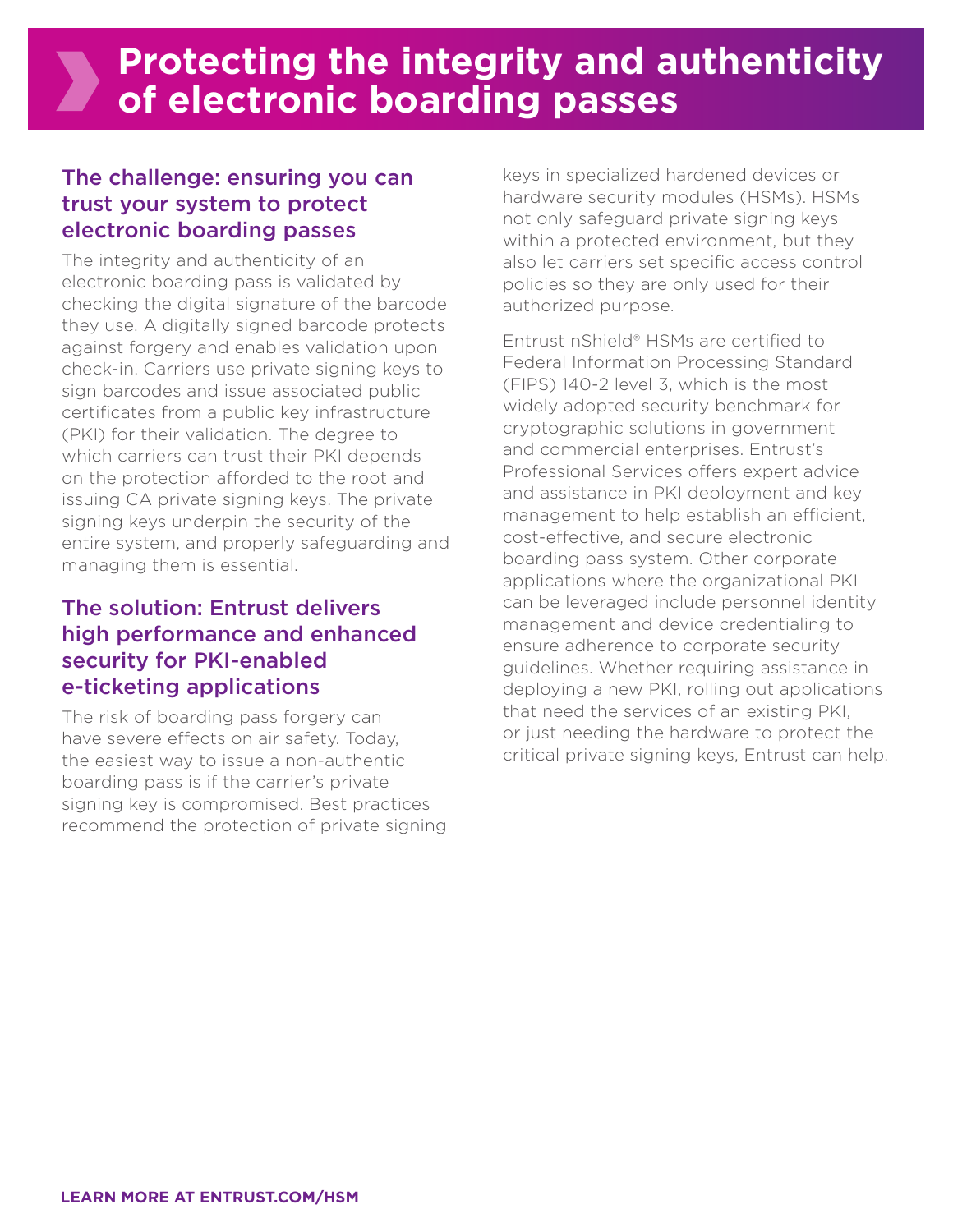# **Protecting the integrity and authenticity of electronic boarding passes**

## Why use nShield HSMs to protect signing keys used by the e-ticketing PKI application?

Digital certificates can only be considered trustworthy if they are issued by a trusted certificate authority (CA) using a unique signing key. If the signing key is compromised or stolen, the perpetrator can assume the identity of the signing airline and issue what appears to be legitimate boarding passes. Because HSMs provide a tamperresistant environment that is significantly more secure than software, their use for this PKI application is recommended for the generation, storage and protection of the CA signing keys. Entrust nShield HSMs protects the critical signing keys so they never leave the security of the hardware module.

### Entrust HSMs

Entrust nShield HSMs are among the highest-performing, most secure and easy-to-integrate HSM solutions available, facilitating regulatory compliance and delivering the highest levels of data and application security for enterprise, financial and government organizations.

Our unique Security World key management architecture provides strong, granular controls over access and usage of keys.

### Learn more

To find out more about Entrust nShield HSMs visit *entrust.com/HSM*. To learn more about Entrust's digital security solutions for identities, access, communications and data visit entrust.com